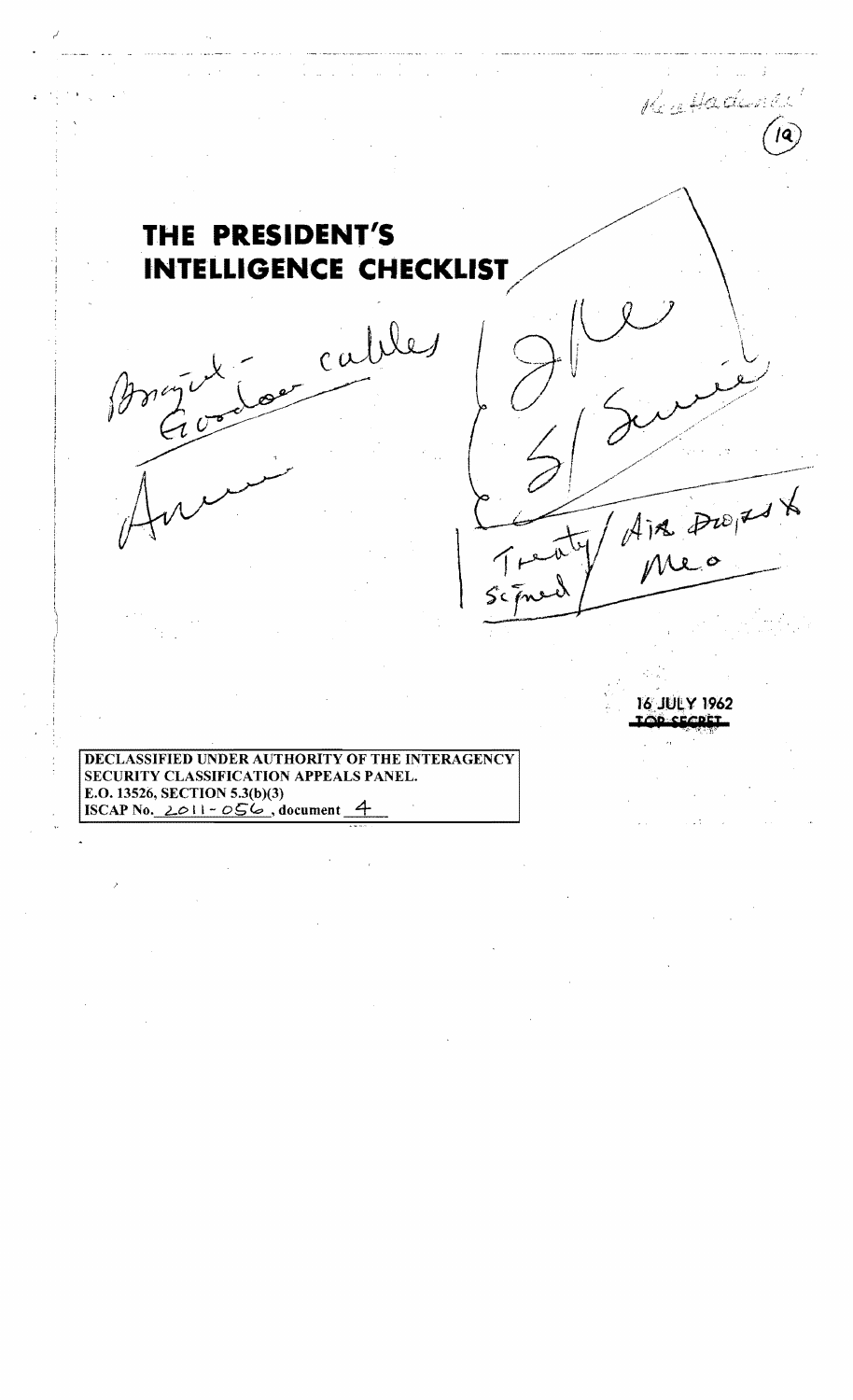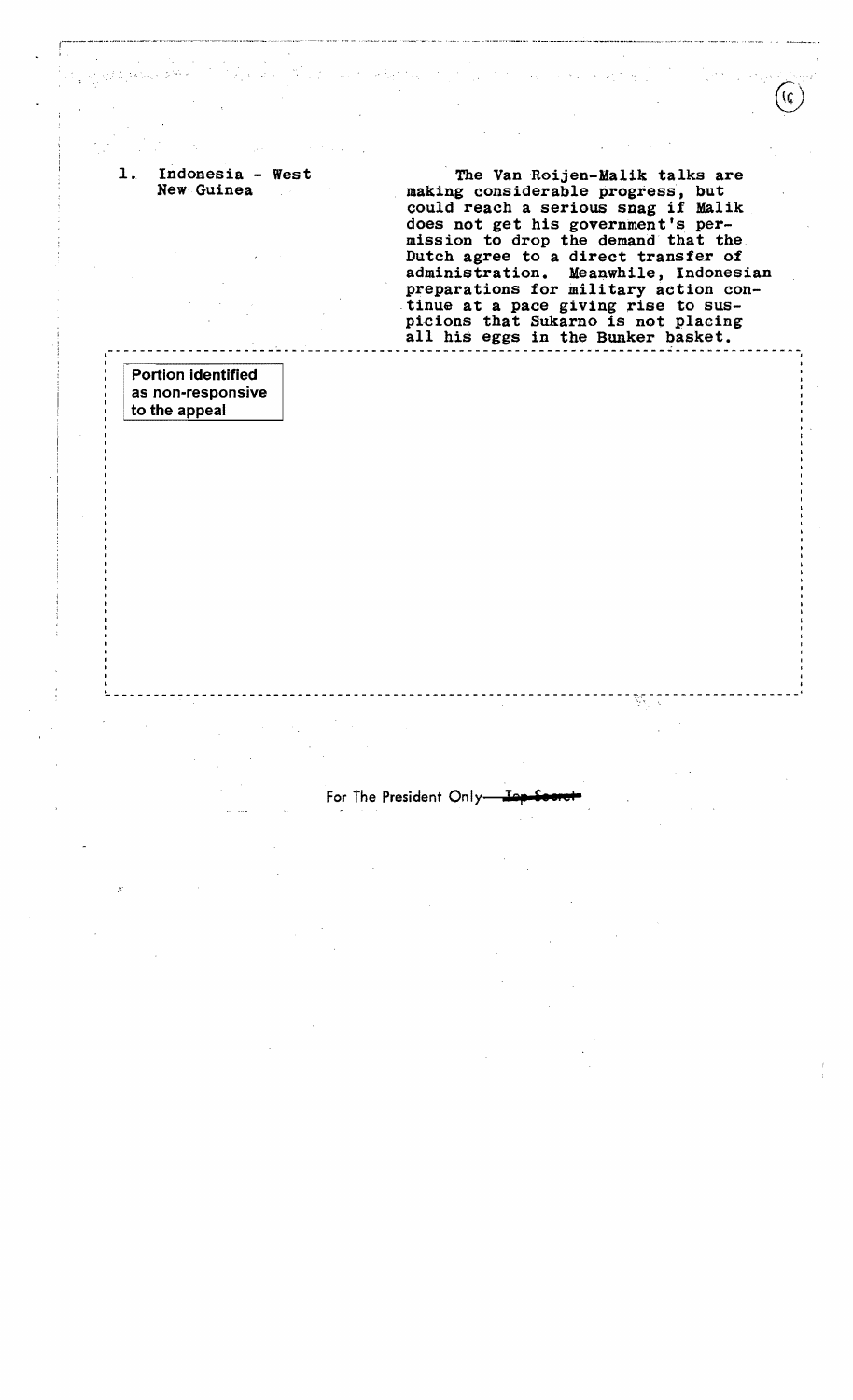3. Laos

i  $\mathbf{I}$ 

a. If Phoumi is suffering from a bad case of despondency, as the Thais say he is, he gave no hint of it in his first contact with Ambassador Unger on Saturday. He seemed, on the contrary, eager to press on with a program to mobilize all non-Communist Laotians for the political battle with the Pathet Lao which lies ahead.<br>b. Meanwhile, the plan for posting

composite battalions (composed of one company from each of the factions) in Vientiane, Luang Prabang and Khang Khay has hit a snag as the Pathet Lao is holding up clearance for Phoumi's troops to enter the Plaine des Jarres.

c. In Geneva, the conference is tentatively scheduled to meet on Wednesday for an editorial clean-up session. Gromyko, both Pushkin and Zorin tell us, will be arriving later this week to be on hand for the wrap-up proceedings.

Taipei's propaganda about launching a ."counter-attack" appears to have undergone something of a metamorphosis in recent weeks. There has been an upsurge of commentary on the bad conditions prevailing in Communist China and disparagement of the Soviet military commitment to Peiping,'virtually displacing the old theme that a Nationalist attack is prerequisite to a successful popular uprising on the mainland. Nationalist officials are now emphasizing the need for military, economic, and political measures to permit an appropriate response when the right moment comes.

**For The President Only** To

4. Nationalist China

 $\mathfrak{p}$  ,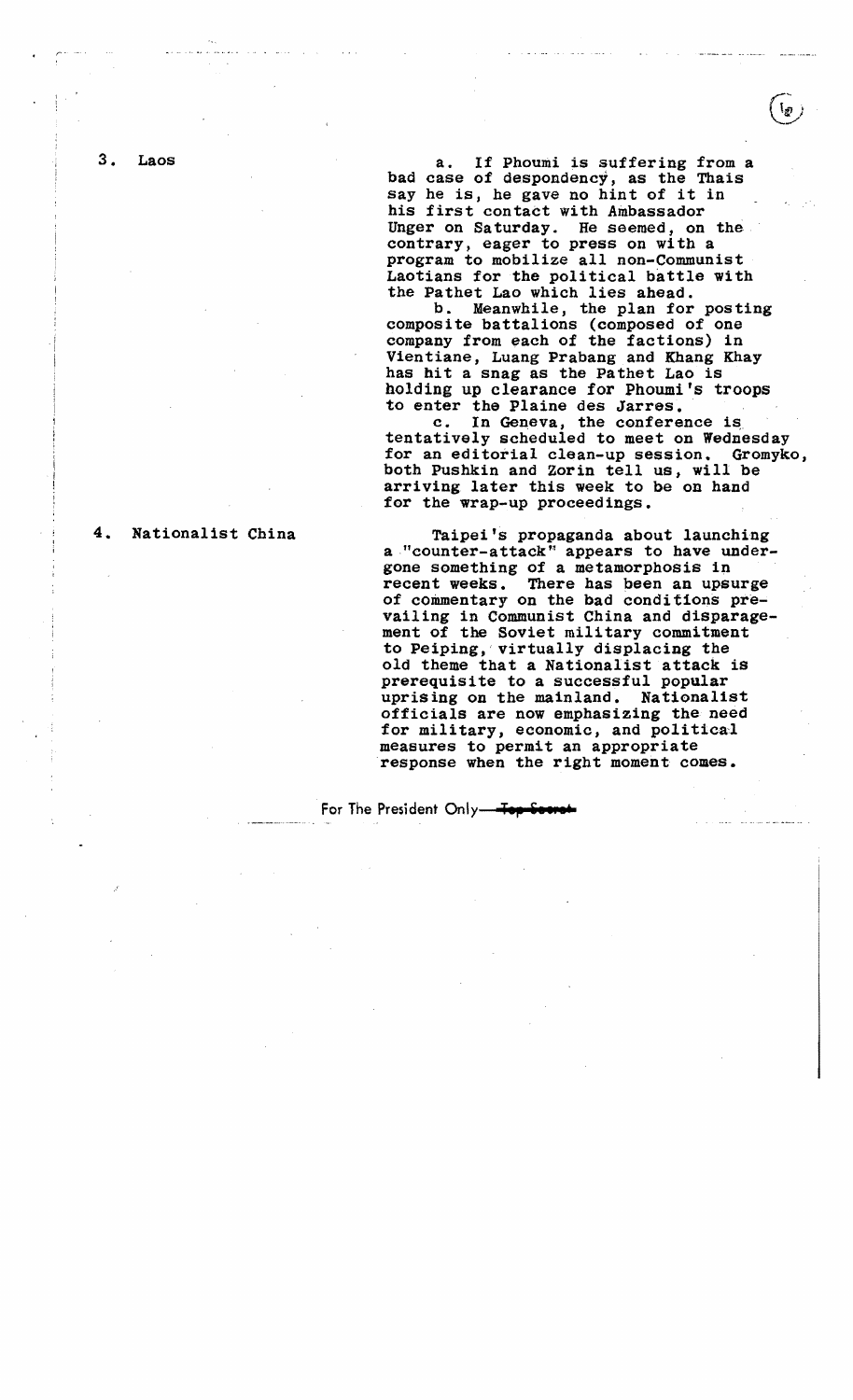5. Peru

The political situation moved ponderously toward a climax over the weekend. On Friday, the military served President Prado with an ultimatum demanding annulment of last month's elections, but they seem to have been temporarily thrown off balance when he put the ball back in their court by refusing to go along. However, prospects for a military take-over rose again last night when negotiations to promote an Aprista-Odriista agreement to support Odria for the presidency broke down.

**Portion identified** as non-responsive to the appeal

For The President Only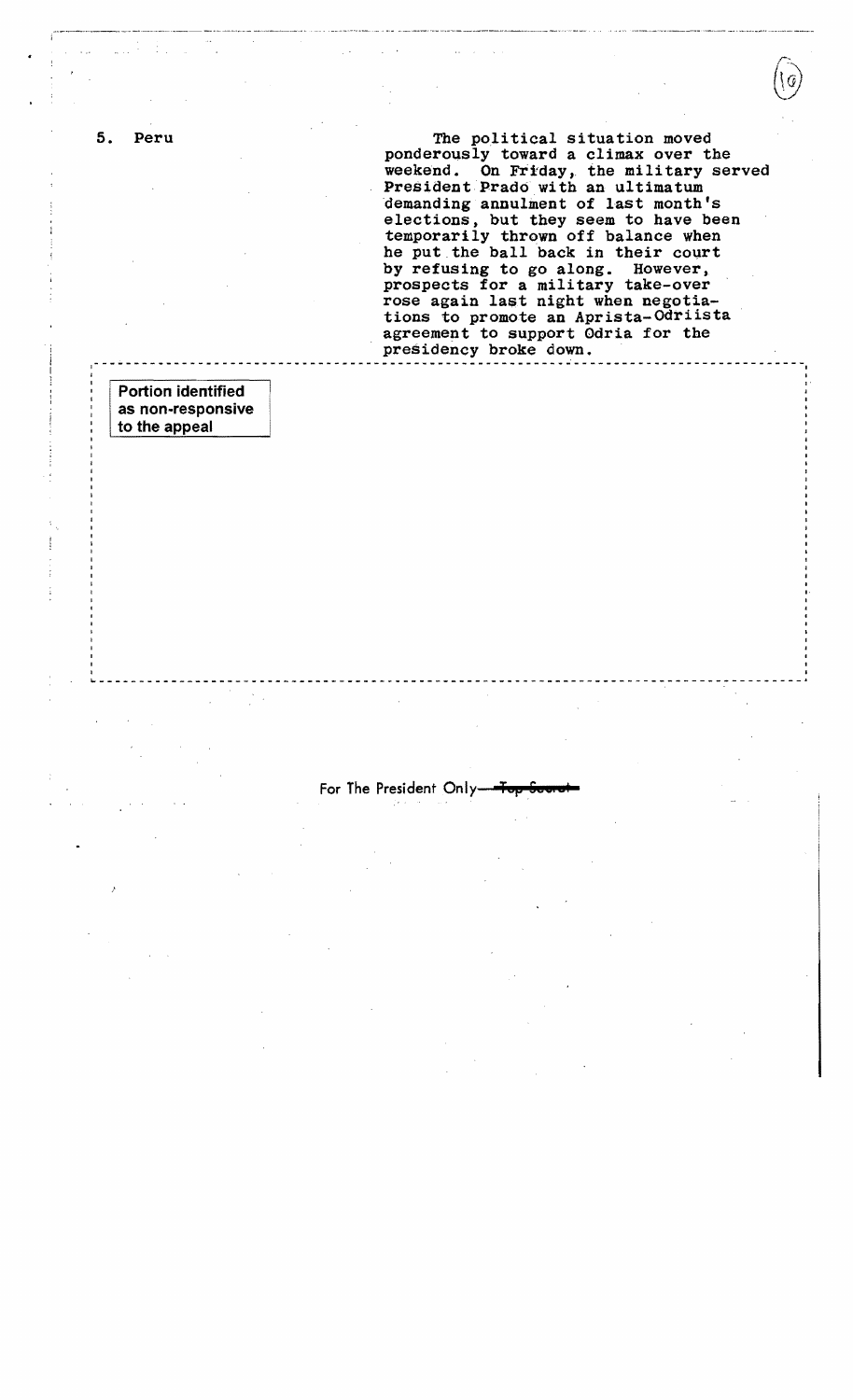NOTBS ------------------~----- --------------------------------------------------------<sup>I</sup> Portion identified , i as non-responsive , i as non-responsive , i as non-responsive , i as non-responsive , i to the appeal B. Soviet farm managers, already hard-pressed to meet demands for increased production, were dealt another blow last week when the Kremlin decreed:a drastic cut-back on the number of industrial workers that will be released this year to help with the harvest. Portion identified as non-responsive to the appeal  $\frac{1}{4}$ D. Six Soviet TU-16 jet medium bombers were delivered in Cairo today thereby raising the UAR's inventory of this type of aircraft to twenty.  $E.D. 13526$ , section  $3.3(b)(1)$ , -- ----- ----- - ----- -------- -------- ----- ------------ -- --------------- Portion identified as non-responsive to the appeal I 1 ~--------------------------------------------------------------------- --- -----

For The President Only